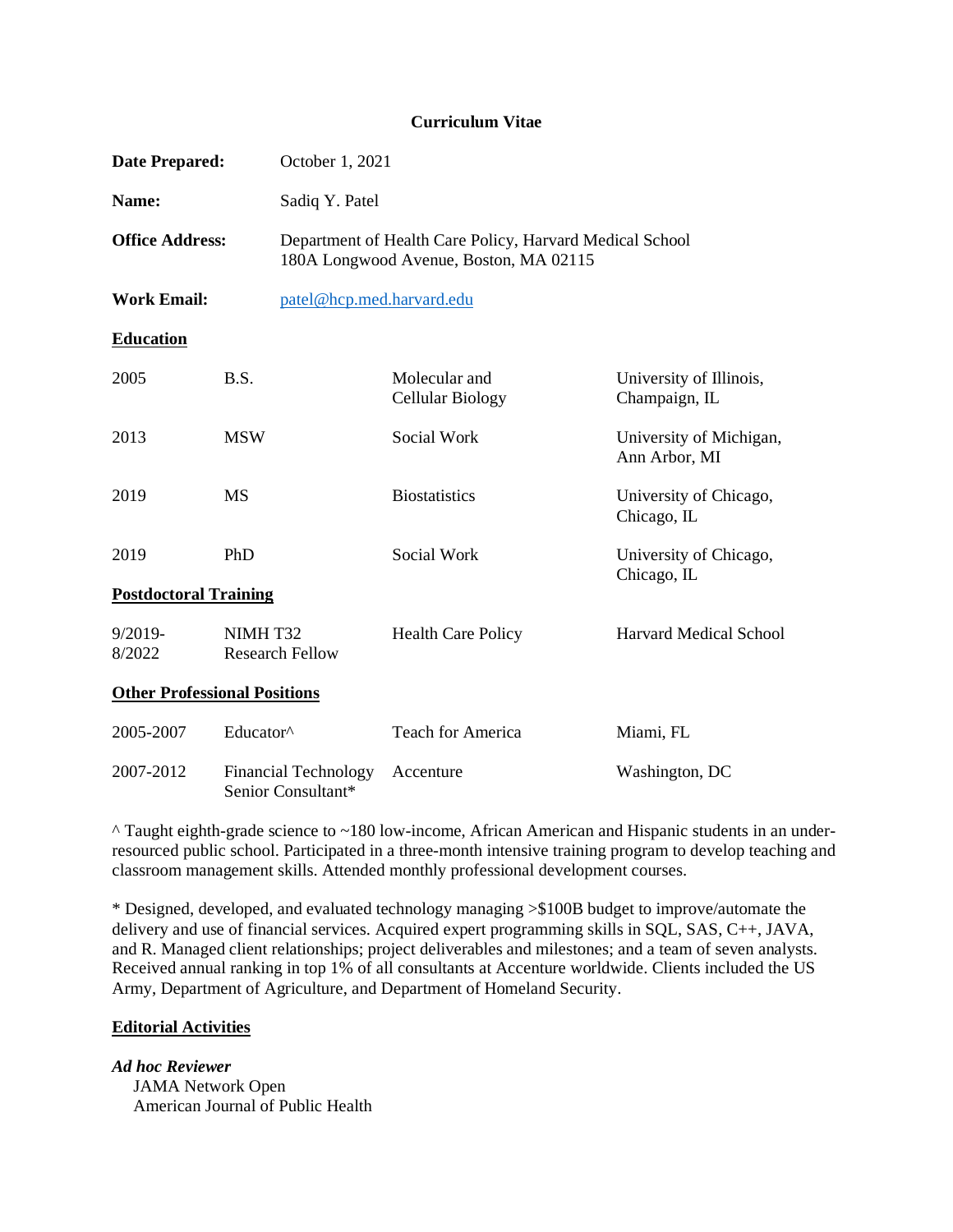American Journal of Managed Care Psychiatric Services Journal of General Internal Medicine Journal of American Medical Informatics Association Journal of Telemedicine and Telecare

## **Honors and Prizes**

| 2003      | <b>Howard Hughes Medical Research</b><br>Fellowship $(\$10,000)$                   | <b>Howard Hughes Medical Institute</b>                           |
|-----------|------------------------------------------------------------------------------------|------------------------------------------------------------------|
| 2005-2007 | Segal Education Fellowship<br>$(\$6,500)$                                          | AmeriCorps                                                       |
| 2012-2013 | Prince Alwaleed Bin Talal<br>Fellowship (\$20,000)                                 | Islamic Society of North America                                 |
| 2012-2013 | Community-Based Initiative<br>Fellowship (\$40,000)                                | University of Michigan                                           |
| 2018      | Center for Artificial Intelligence<br>in Society Research Fellowship<br>(\$15,000) | University of Southern California,<br>School of Computer Science |
| 2018      | <b>Community Engagement</b><br>Award (\$4,000)                                     | University of Chicago                                            |
| 2018      | <b>Clinton Global Initiative Fellow</b>                                            | <b>Clinton Foundation</b>                                        |
| 2018-2019 | <b>Urban Doctoral Research</b><br>Fellowship $(\$2,000)$                           | University of Chicago                                            |

# **Report of Local Teaching and Training**

# **Teaching of Students in Courses:**

| 2013 | SOC 200 Processes of Intergroup<br>Dialogue Facilitation<br>Instructor<br>Undergraduate Students        | School of Sociology,<br>University of Michigan    |
|------|---------------------------------------------------------------------------------------------------------|---------------------------------------------------|
| 2016 | PBHS 43291 Introduction to<br>Causal Inference<br><b>Teaching Assistant</b><br><b>Graduate Students</b> | School of Public Health,<br>University of Chicago |
| 2019 | SSA 485 Data for Policy<br>Analysis and Management<br>Instructor<br><b>Graduate Students</b>            | School of Social Work,<br>University of Chicago   |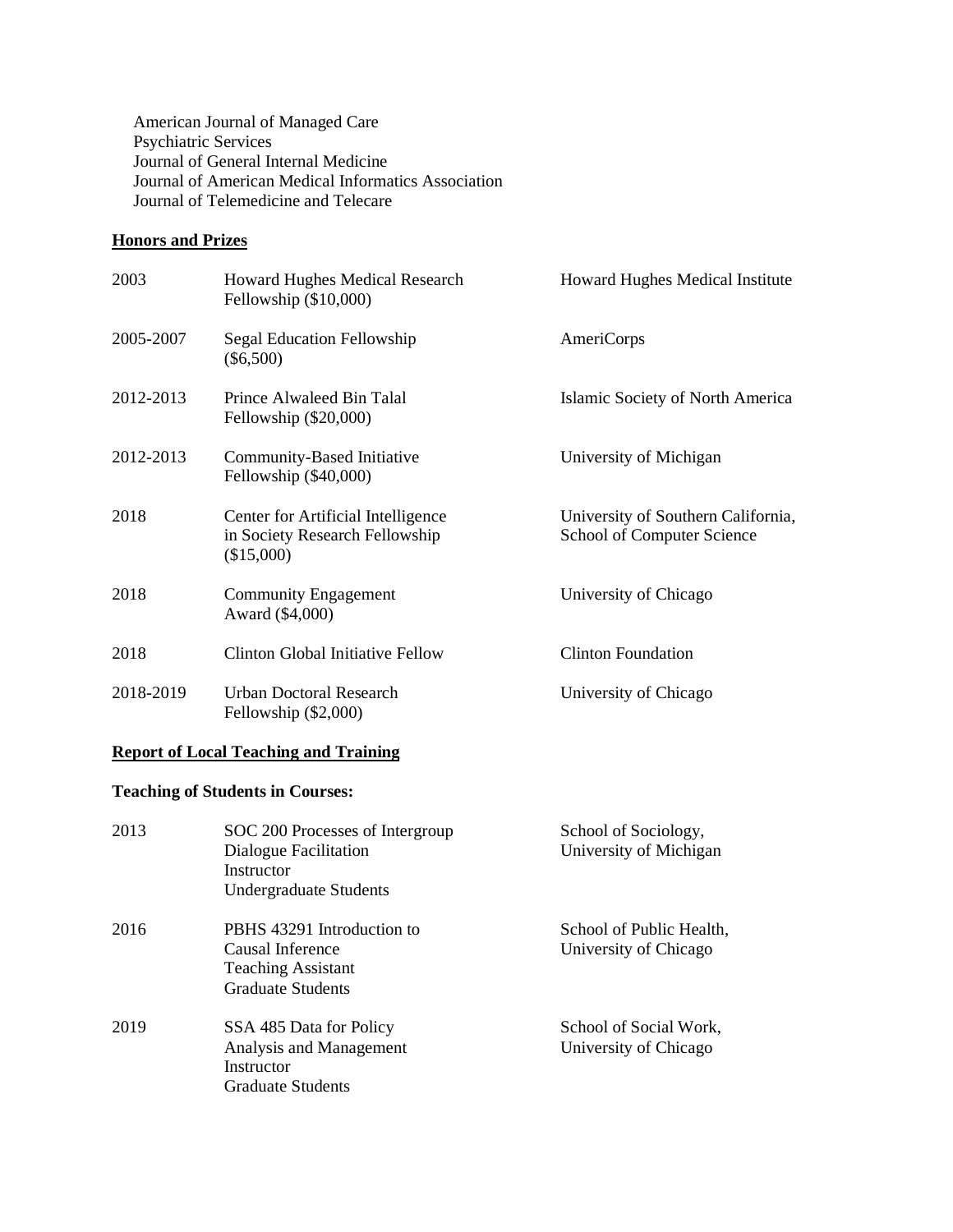2021 SOCW 554 Policy II: School of Social Work, **Instructor** Graduate Students

Mental Health Policy University of Illinois-Chicago

#### **Report of Scholarship**

#### **Peer-Reviewed Publications:**

- 1. Patton DU, Hong JS, Ranney M, **Patel SY**, Kelley C, Eschmann R. Is Social Media a Vector for Youth Violence? A Review of Literature. *Computers in Human Behavior*. 2014; 35: 548-553.
- 2. Patton D, Hong J, **Patel SY**, Kral M. A Systematic Review of Research Strategies Used in Qualitative Studies on School Bullying and Victimization. *Trauma, Violence, & Abuse*. 2015; 1-14.
- 3. Voisin D, **Patel SY**, Hong J, Takahashi L, Gaylord-Harden N. Behavioral health correlates of exposure to community violence among African American adolescents in Chicago. *Children and Youth Services Review*. 2016; 69: 97-105.
- 4. Voisin D, Elsaesser C, Kim D, **Patel SY**, Cantara A. The Relationship Between Family Stress and Behavioral Health Among African American Adolescents. *Journal of Child and Family Studies*. 2016; 25: 2201-2210.
- 5. Patton DU, **Patel SY**, Ranney M, Crandall M, Hong JS, Dungy L. Tweets, Gangs, and Guns: A snapshot of gang communication in Detroit. *Violence & Victims*. 2017; 32(5): 919-934.
- 6. Voisin DR, Kim DH, Michalopoulos L, **Patel, SY**. Exposure to community violence among low income African American youth in Chicago: A latent class analysis. *Violence and Victims*. 2017; 32(6): 1116-1132.
- 7. Patton DU, Leonard P, Elsaesser C, Eschmann RD, **Patel SY**, Crosby S. What's a Threat on Social Media? How Black and Latino Chicago Boys and Men Define and Navigate Threats Online. *Youth & Society*. 2017; 51(6): 756-772.
- 8. Hong JS, Song EJ, Llorent VJ, **Patel SY**, Voisin DR. Can Adult Care Diminish the Effects of Friends' Assaultive Behaviors on Bullying Perpetration Among African American Youth? *Journal of Aggression, Maltreatment, and Trauma*. 2018; 242-258.
- 9. Davis JP, Dworkin ER, Helton J, Prindle J, **Patel SY.** Extending Poly-victimization Theory: Differential Effects of Adolescents' Experiences of Victimization on Substance Use Disorder Diagnoses Upon Treatment Entry. *Child Abuse & Neglect*. 2019; 89:165-177.
- 10. **Patel SY**, Huskamp HA, Busch AB, Mehrotra A. Telemental Health and US Rural-Urban Differences in Specialty Mental Health Use, 2010-2017. *American Journal of Public Health*. 2020; 110: 1308- 1314.
- 11. **Patel SY**, Mehrotra A, Huskamp HA, Uscher-Pines L, Ganguli I, Barnett ML. Trends in Outpatient Care Delivery and Telemedicine During the COVID-19 Pandemic in the United States. *JAMA Internal Medicine.* 2021; 181(3): 388-391. doi: 10.1001/jamaintermed.2020.5928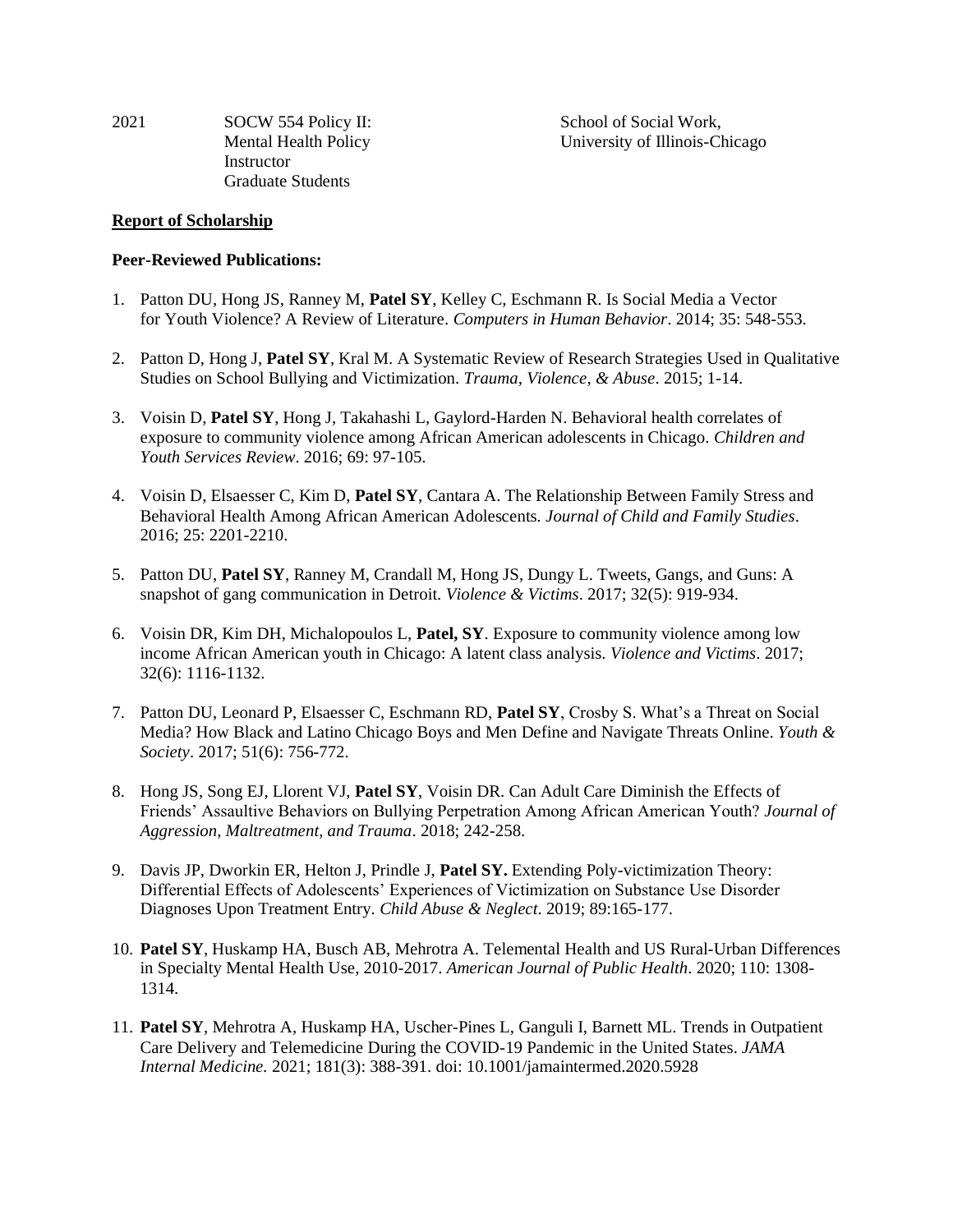- 12. **Patel SY**, Mehrotra A, Huskamp HA, Uscher-Pines L, Ganguli I, Barnett ML. Variation in Telemedicine Use and Outpatient Care During the COVID-19 Pandemic in the US. *Health Affairs*. 2021; 40(2): 349-358. doi: 10.1377/hlthaff.2020.01786
- 13. Schweiberger K, **Patel SY**, Mehrotra, A, Ray KN. Trends in Pediatric Visits during the COVID-19 Pandemic. *Academic Pediatrics*. 2021; S1876-2859(21): 00251-5. doi: https://doi.org/10.1016/j.acap.2021.04.031
- 14. **Patel SY**, Rose S, Barnett ML, Huskamp HA, Uscher-Pines L, Mehrotra A. Community Factors Associated with Greater Telemedicine Use During the COVID-19 Pandemic. *JAMA Network Open.* 2021;4(5): e2110330. doi:10.1001/jamanetworkopen.2021.10330
- 15. **Patel SY**, McCoy RG, Barnett ML, Shah ND, Mehrotra A. Diabetes Care and Glucose Control during the COVID-19 Pandemic in the US. *JAMA Internal Medicine*. Published online July 6, 2021. doi:10.1001/jamainternmed.2021.3047
- 16. **Patel SY**, Huskamp HA, Barnett ML, Zubizarreta, JR, Busch AB, Zachrison K, Wilcock AD, Mehrotra A. Association between Telepsychiatry Capability and Treatment of Patients with Mental Illness in the Emergency Department. *Psychiatric Services.* Published online August 19, 2021. doi: 10.1176/appi.ps.202100145

## **Manuscripts Under Review:**

- 17. **Patel SY**, Huskamp HA, Busch AB, Uscher-Pines L, Meara, E, Mehrotra A. Care for Postpartum Depression during the COVID-19 Pandemic in the US.
- 18. **Patel SY**, Schoeny M, Gorman-Smith, D. Relationship between Violent Behavior and the Environmental and Social Factors Surrounding the Activity Spaces of Urban Youth in Chicago.
- 19. **Patel SY**, Wayne GF, Creedon TB, Progovac AM, Flores M, Moyer M, Mullin B, Levy D, Saloner B, Cook BL. Effects of Medicaid Coverage on Receipt of Tobacco Dependence Treatment (TDT) among Medicaid Beneficiaries with Substance Use Disorder
- 20. Barsky B, Busch AB, **Patel SY**, Mehrotra A, Huskamp HA. Use of Telemedicine for Buprenorphine Inductions.
- 21. **Patel SY,** Ortiz EG, Huskamp HA, Busch AB, Mehrotra A. Characteristics of Clinicians Using Telemedicine to Induct Medication Treatment of Opioid Use Disorder.

## **Working Manuscripts:**

22. **Patel SY,** Huskamp HA, Frakt A, Auerbach D, Neprash H, Barnett ML, Mehrotra A. Measuring Indirect Billing in Traditional Medicare.

## **Non-peer reviewed publications/materials in print or other media**

## **Reviews, chapters, monographs and editorials**

1. **Patel SY**, Mehrotra A. The Surge of Telehealth During the Pandemic is Exacerbating Urban-Rural Disparities in Access to Mental Health Care. Health Affairs Blog (In Press).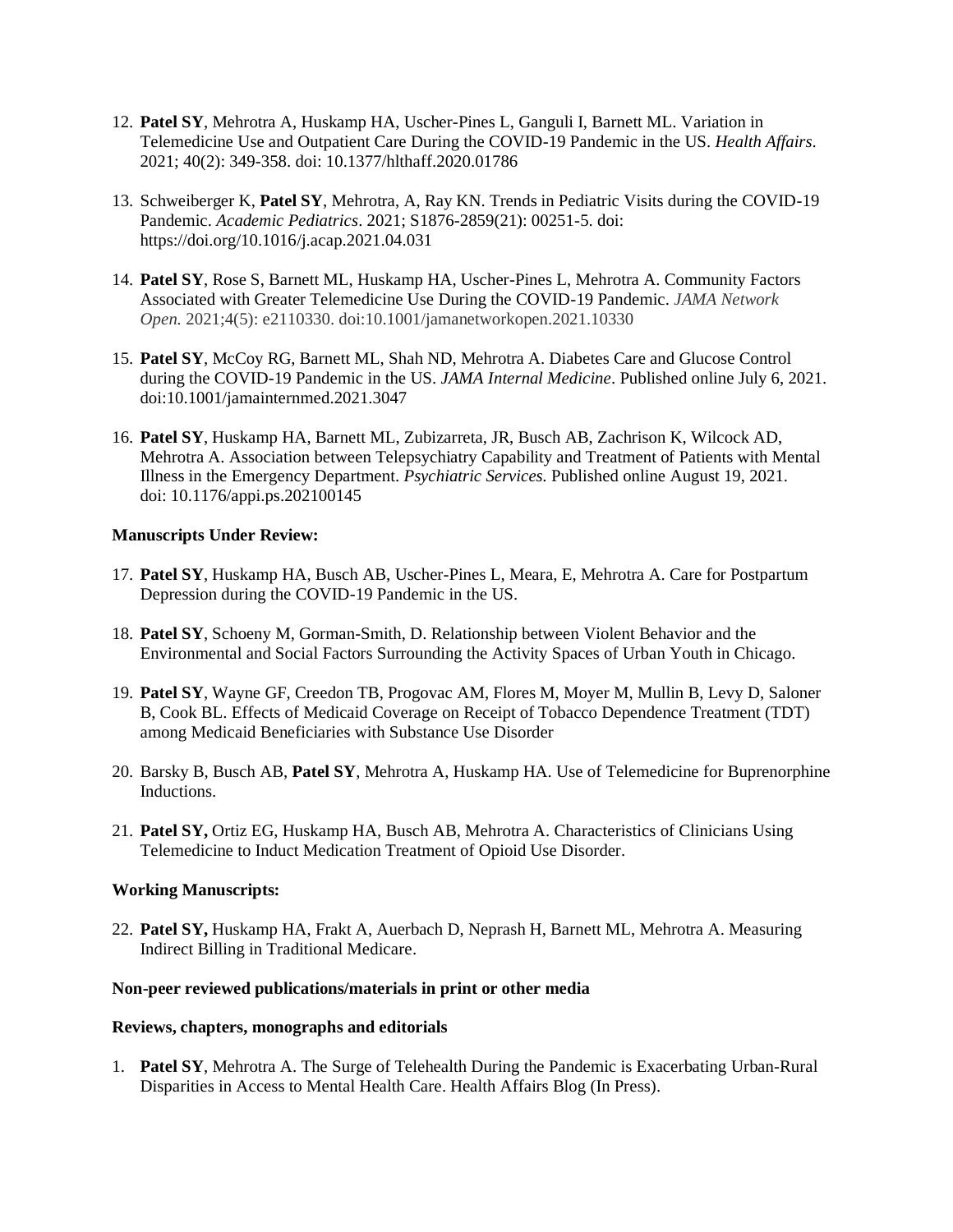## **Report of Regional, National, and International Invited Teaching and Presentations**

#### **Regional**

| 2015 | Implementing Interventions in Chicago Public Schools: Importance of Stakeholders and |
|------|--------------------------------------------------------------------------------------|
|      | Community Involvement.                                                               |
|      | APA Annual Midwest Conference, Chicago, IL                                           |

2021 Equity & Telehealth Virginia Telehealth Network (Virtual)

## **National**

- 2014 Low-income African American Adults Reflecting on Pivotal Turning Points During Adolescents. SRA Annual Conference, Austin, TX
- 2018 Healthy Teacher and Healthy Classrooms: An examination of Teacher's Mental Health and Emotions on the Classroom Environment. SPR Annual Conference, Washington, DC
- 2019 Examining Case Dismissal and Re-Offense Rates in Deferred Prosecution Programs. SSWR Annual Conference, San Francisco, CA
- 2020 Trends in Rural-Urban Differences in Specialty Mental Health Use: Is Telemental Health Making a Difference? AcademyHealth Annual Research Meeting, Boston, MA (cancelled due to COVID-19)
- 2021 Trends in Rural-Urban Differences in Specialty Mental Health Use: Is Telemental Health Making a Difference? SSWR Annual Conference
- 2021 Variation in Telemedicine Use and Outpatient Care during the COVID-19 Pandemic in the United States AcademyHealth Annual Research Meeting (virtual)
- 2021 Community Factors Associated with Greater Telemedicine Use during the COVID-19 Pandemic AcademyHealth Annual Research Meeting (virtual)
- 2021 Association between Telepsychiatry Capability and Treatment of Patients with Mental Illness in the Emergency Department AcademyHealth Annual Research Meeting (virtual)
- 2021 Trends in Pediatric Visits during the COVID-19 Pandemic AcademyHealth Annual Research Meeting (virtual)
- 2021 Telemedicine and Health Equity during the COVID-19 Pandemic UnitedHealth, Physician Executive Group
- 2021 Telehealth and Racial and Ethnic Disparities Panel of Health Advisors, Congressional Budget Office (virtual)